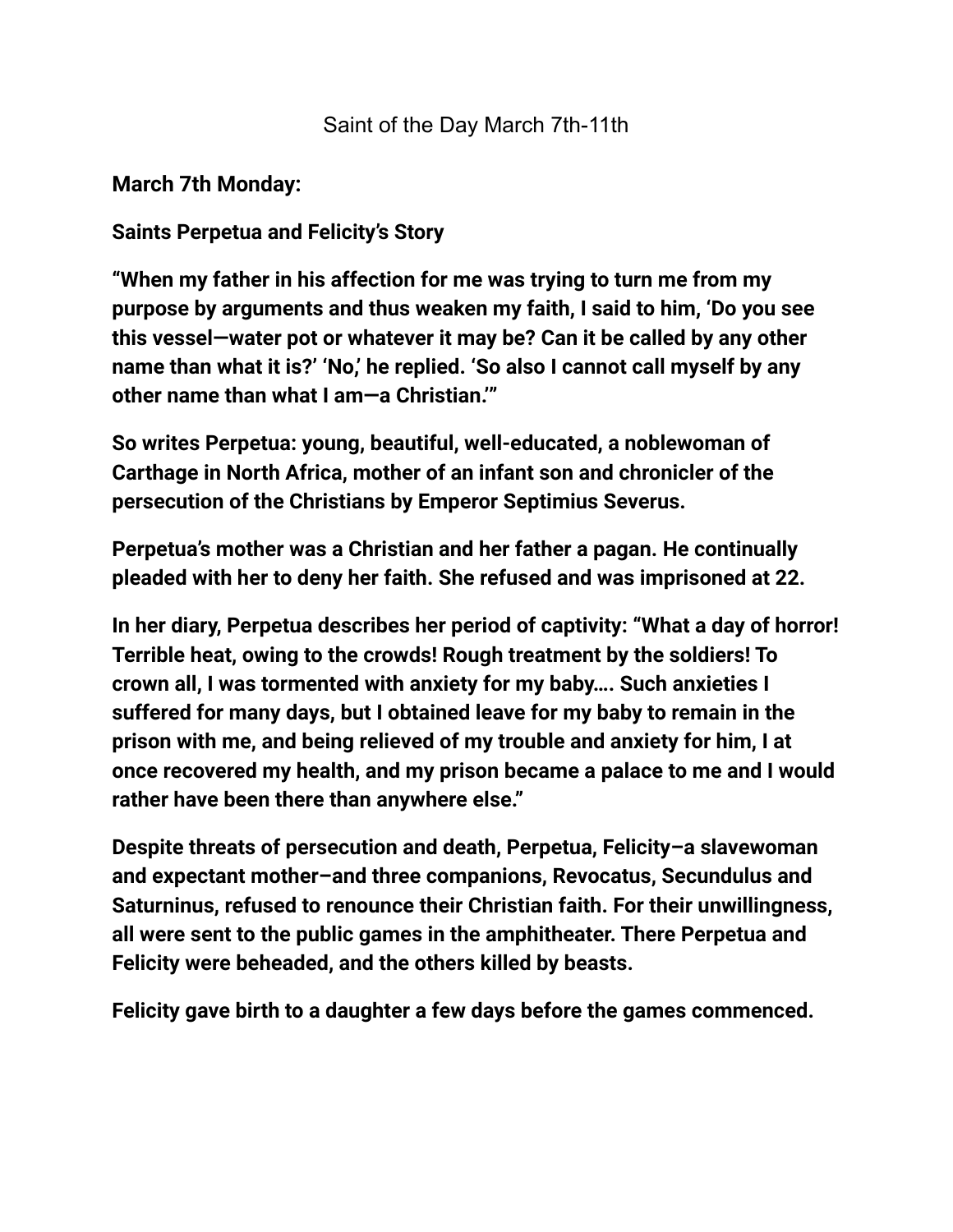**Perpetua's record of her trial and imprisonment ends the day before the games. "Of what was done in the games themselves, let him write who will." The diary was finished by an eyewitness.**

# **Reflection**

**Persecution for religious beliefs is not confined to Christians in ancient times. Consider Anne Frank, the Jewish girl who with her family, was forced into hiding and later died in Bergen-Belsen, one of Hitler's death camps during World War II. Anne, like Perpetua and Felicity, endured hardship and suffering and finally death because she committed herself to God. In her diary, Anne writes, "It's twice as hard for us young ones to hold our ground, and maintain our opinions, in a time when all ideals are being shattered and destroyed, when people are showing their worst side, and do not know whether to believe in truth and right and God."**

**March 8th Tuesday:**

**Saint John of God's Story**

**Having given up active Christian belief while a soldier, John was 40 before the depth of his sinfulness began to dawn on him. He decided to give the rest of his life to God's service, and headed at once for Africa where he hoped to free captive Christians and, possibly, be martyred.**

**He was soon advised that his desire for martyrdom was not spiritually well based, and returned to Spain and the relatively prosaic activity of a religious goods store. Yet he was still not settled. Moved initially by a sermon of Saint John of Avila, he one day engaged in a public beating of himself, begging mercy and wildly repenting for his past life.**

**Committed to a mental hospital for these actions, John was visited by Saint John, who advised him to be more actively involved in tending to the needs of others rather than in enduring personal hardships. John gained peace of heart, and shortly after left the hospital to begin work among the poor.**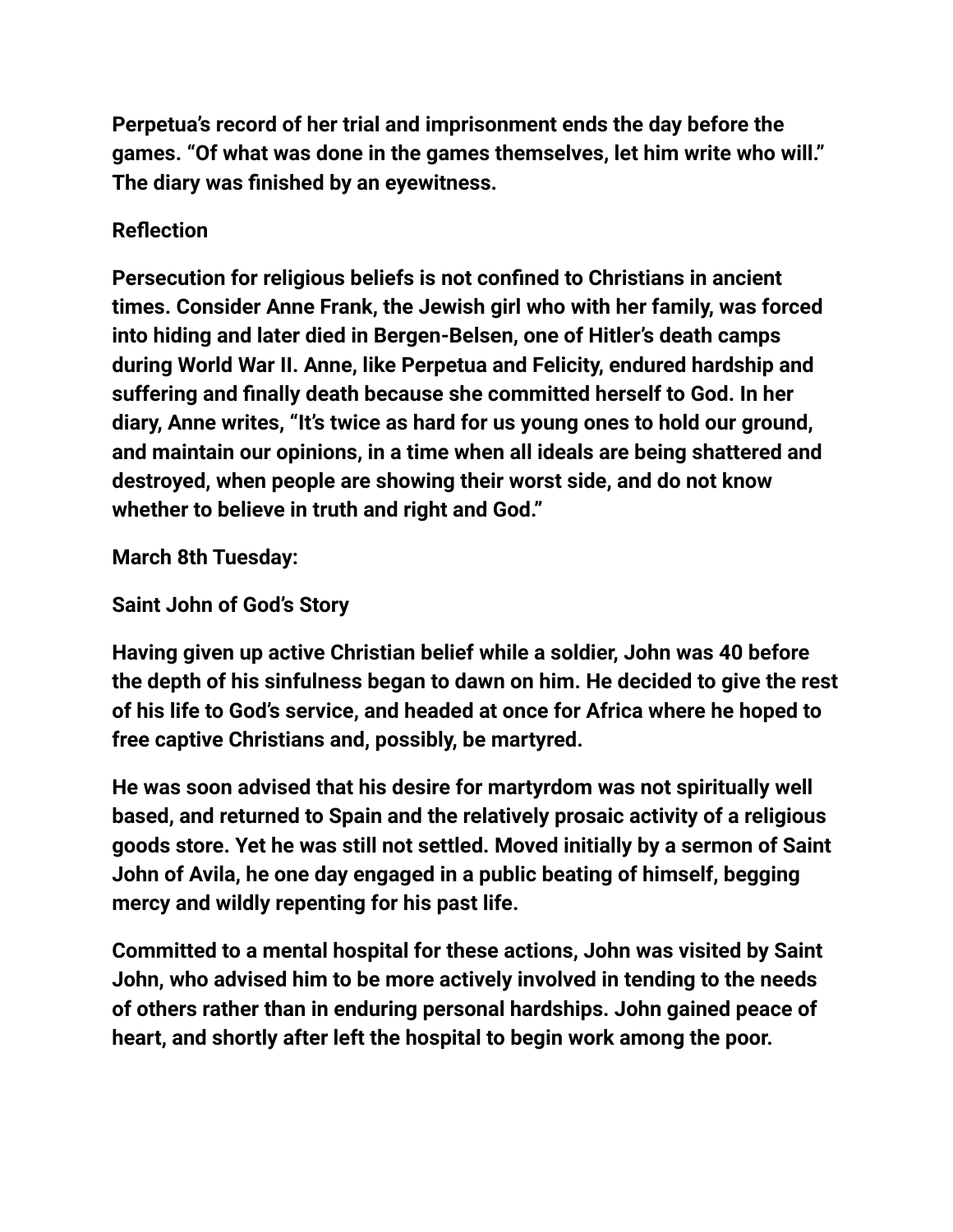**He established a house where he wisely tended to the needs of the sick poor, at first doing his own begging. But, excited by the saint's great work and inspired by his devotion, many people began to back him up with money and provisions. Among them were the archbishop and marquis of Tarifa.**

**Behind John's outward acts of total concern and love for Christ's sick poor was a deep interior prayer life which was reflected in his spirit of humility. These qualities attracted helpers who, 20 years after John's death, formed the Brothers Hospitallers, now a worldwide religious order.**

**John became ill after 10 years of service, but tried to disguise his ill health. He began to put the hospital's administrative work into order and appointed a leader for his helpers. He died under the care of a spiritual friend and admirer, Lady Ana Ossorio.**

## **Reflection**

**The utter humility of John of God, which led to a totally selfless dedication to others, is most impressive. Here is a man who realized his nothingness in the face of God. The Lord blessed him with the gifts of prudence, patience, courage, enthusiasm, and the ability to influence and inspire others. He saw that in his early life he had turned away from the Lord, and, moved to receive his mercy, John began his new commitment to love others in openness to God's love.**

## **March 9th Wednesday**

## **Saint Frances of Rome's Story**

**Frances' life combines aspects of secular and religious life. A devoted and loving wife, she longed for a lifestyle of prayer and service, so she organized a group of women to minister to the needs of Rome's poor.**

**Born of wealthy parents, Frances found herself attracted to the religious life during her youth. But her parents objected and a young nobleman was selected to be her husband.**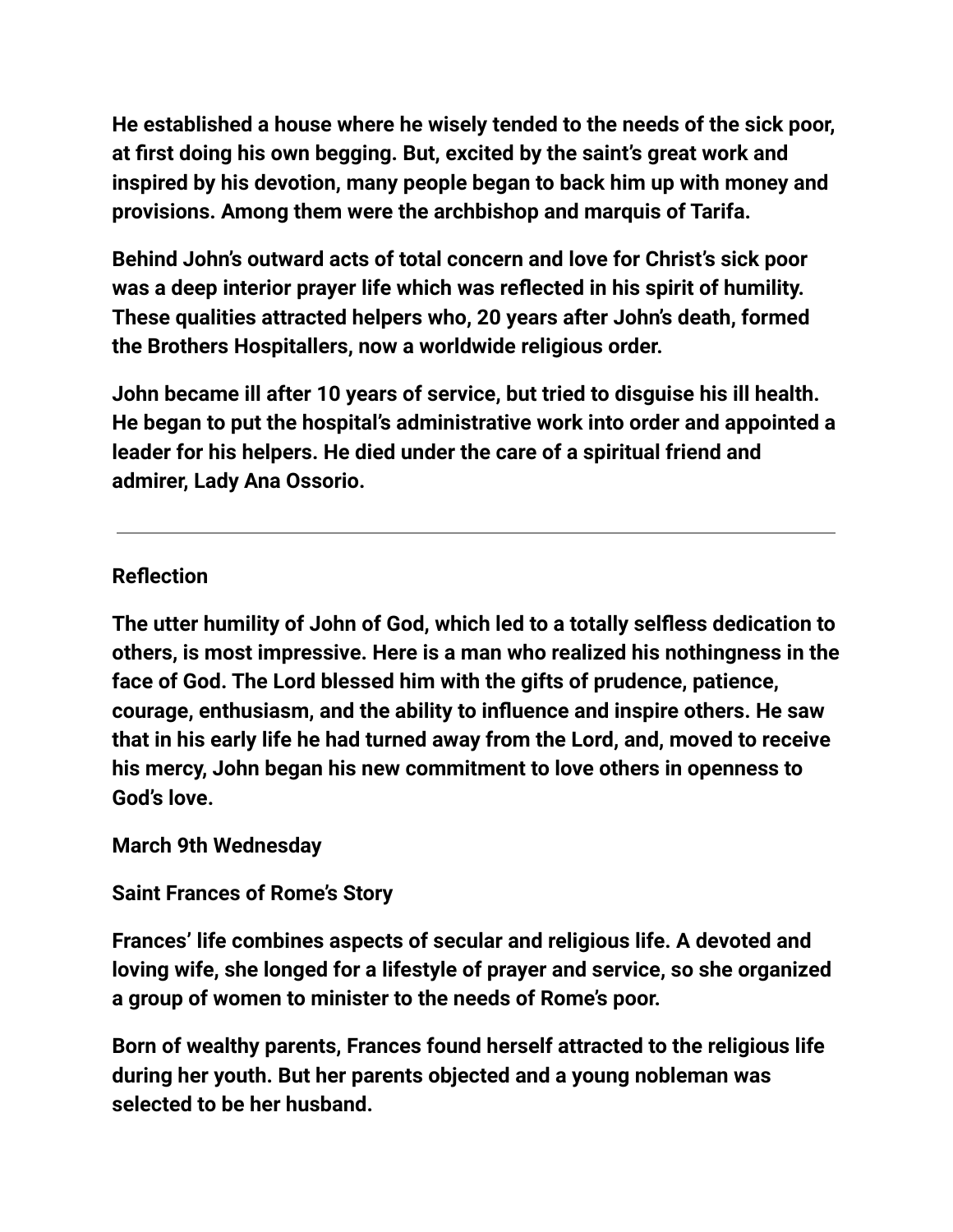**As she became acquainted with her new relatives, Frances soon discovered that the wife of her husband's brother also wished to live a life of service and prayer. So the two, Frances and Vannozza, set out together—with their husbands' blessings—to help the poor.**

**Frances fell ill for a time, but this apparently only deepened her commitment to the suffering people she met. The years passed, and Frances gave birth to two sons and a daughter. With the new responsibilities of family life, the young mother turned her attention more to the needs of her own household.**

**The family flourished under Frances' care, but within a few years a great plague began to sweep across Italy. It struck Rome with devastating cruelty and left Frances' second son dead. In an effort to help alleviate some of the suffering, Frances used all her money and sold her possessions to buy whatever the sick might possibly need. When all the resources had been exhausted, Frances and Vannozza went door to door begging. Later, Frances' daughter died, and the saint opened a section of her house as a hospital.**

**Frances became more and more convinced that this way of life was so necessary for the world, and it was not long before she requested and was given permission to found a society of women bound by no vows. They simply offered themselves to God and to the service of the poor. Once the society was established, Frances chose not to live at the community residence, but rather at home with her husband. She did this for seven years, until her husband passed away, and then came to live the remainder of her life with the society—serving the poorest of the poor.**

#### **Reflection**

**Looking at the exemplary life of fidelity to God and devotion to her fellow human beings which Frances of Rome was blessed to lead, one cannot help but be reminded of Saint Teresa of Calcutta, who loved Jesus Christ in prayer and also in the poor. The life of Frances of Rome calls each of us not only to look deeply for God in prayer, but also to carry our devotion to Jesus living in**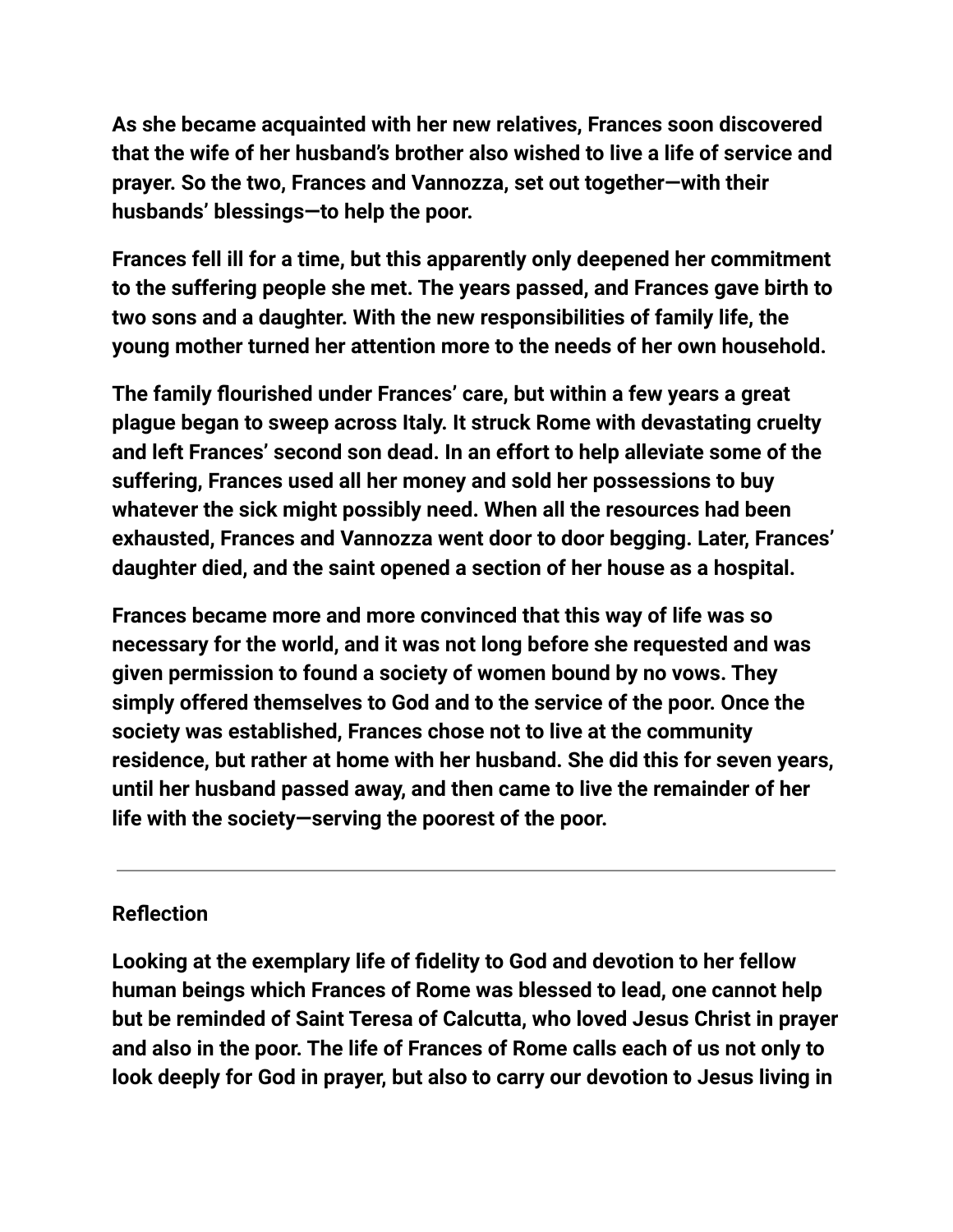**the suffering of our world. Frances shows us that this life need not be restricted to those bound by vows.**

**March 10th Thursday**

**Saint Dominic Savio's Story**

**So many holy persons seem to die young. Among them was Dominic Savio, the patron of choirboys.**

**Born into a peasant family at Riva, Italy, young Dominic joined Saint John Bosco as a student at the Oratory in Turin at the age of 12. He impressed Don Bosco with his desire to be a priest and to help him in his work with neglected boys. A peacemaker and an organizer, young Dominic founded a group he called the Company of the Immaculate Conception which, besides being devotional, aided John Bosco with the boys and with manual work. All the members save one, Dominic, would, in 1859, join Don Bosco in the beginnings of his Salesian congregation. By that time, Dominic had been called home to heaven.**

**As a youth, Dominic spent hours rapt in prayer. His raptures he called "my distractions." Even in play, he said that at times, "It seems heaven is opening just above me. I am afraid I may say or do something that will make the other boys laugh." Dominic would say, "I can't do big things. But I want all I do, even the smallest thing, to be for the greater glory of God."**

**Dominic's health, always frail, led to lung problems and he was sent home to recuperate. As was the custom of the day, he was bled in the thought that this would help, but it only worsened his condition. He died on March 9, 1857, after receiving the Last Sacraments. Saint John Bosco himself wrote the account of his life.**

**Some thought that Dominic was too young to be considered a saint. Saint Pius X declared that just the opposite was true, and went ahead with his cause. Dominic was canonized in 1954. His liturgical feast is celebrated on March 9.**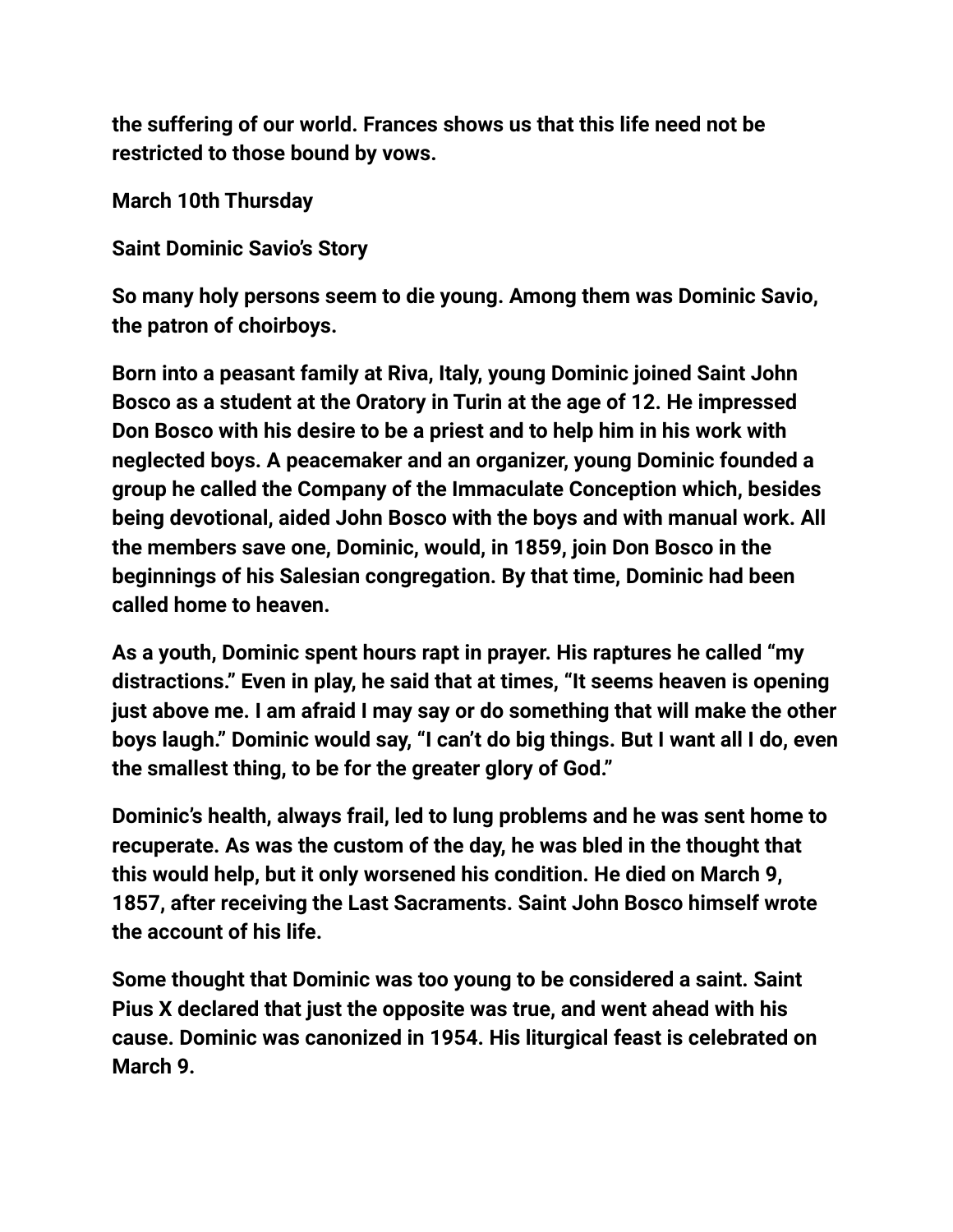## **Reflection**

**Like many a youngster, Dominic was painfully aware that he was different from his peers. He tried to keep his piety from his friends lest he have to endure their laughter. Even after his death, his youth marked him as a misfit among the saints and some argued that he was too young to be canonized. Pope Pius X wisely disagreed. For no one is too young—or too old or too anything else—to achieve the holiness to which we all are called.**

## **March 11th Friday**

## **Saint John Ogilvie's Story**

**John Ogilvie's noble Scottish family was partly Catholic and partly Presbyterian. His father raised him as a Calvinist, sending him to the continent to be educated. There, John became interested in the popular debates going on between Catholic and Calvinist scholars. Confused by the arguments of Catholic scholars whom he sought out, he turned to Scripture. Two texts particularly struck him: "God wills all men to be saved and come to the knowledge of the truth," and "Come to me all you who are weary and find life burdensome, and I will refresh you."**

**Slowly, John came to see that the Catholic Church could embrace all kinds of people. Among these, he noted, were many martyrs. He decided to become Catholic and was received into the Church at Louvain, Belgium, in 1596 at the age of 17.**

**John continued his studies, first with the Benedictines, then as a student at the Jesuit College at Olmutz. He joined the Jesuits and for the next 10 years underwent their rigorous intellectual and spiritual training. At his ordination to the priesthood in France in 1610, John met two Jesuits who had just returned from Scotland after suffering arrest and imprisonment. They saw little hope for any successful work there in view of the tightening of the penal laws. But a fire had been lit within John. For the next two and a half years he pleaded to be placed there as a missionary.**